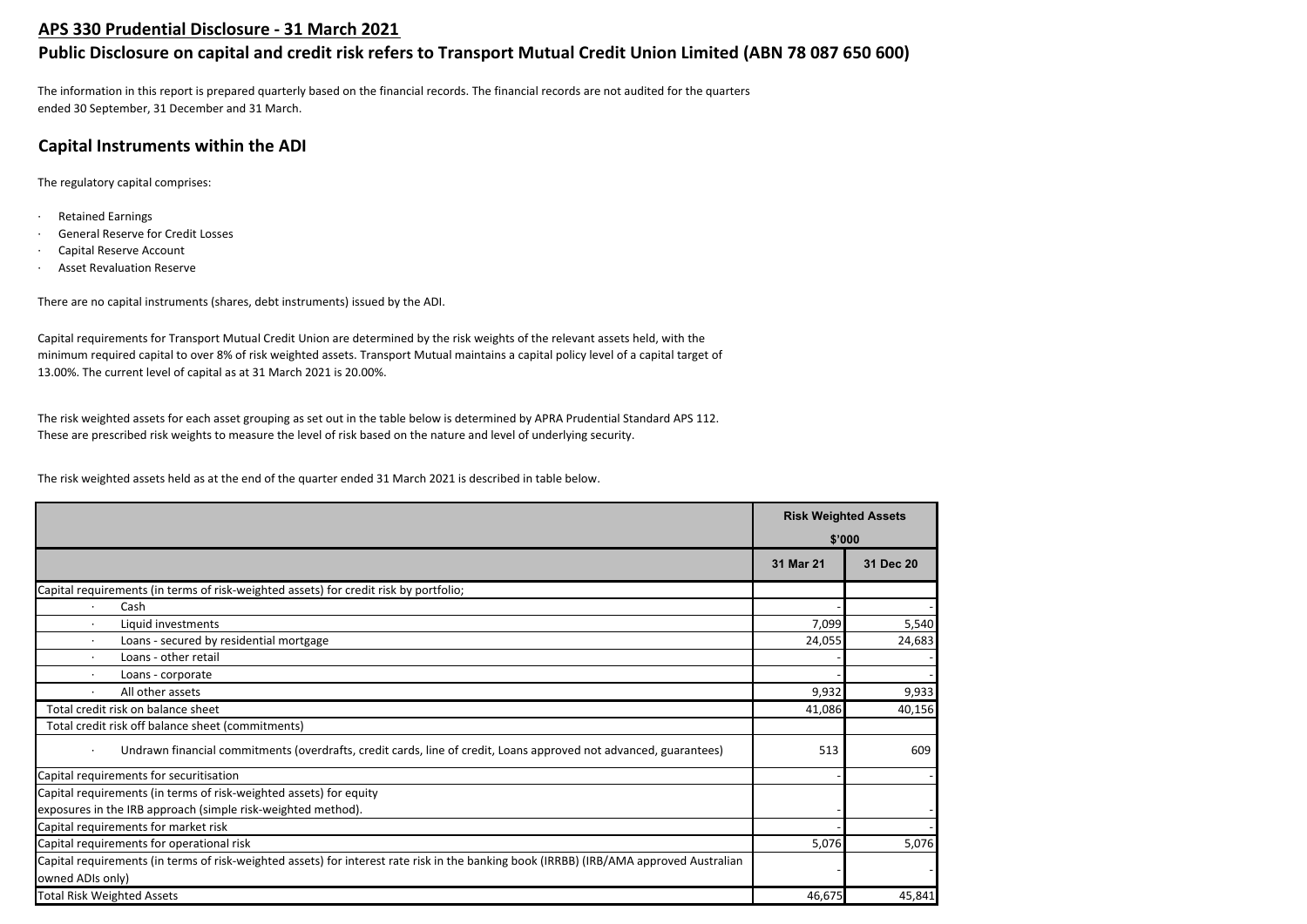## **Capital**

The capital held by Transport Mutual exceeds the policy and minimum capital prescribed by APRA Prudential Standards.

The capital ratio is the amount of capital described in the table below divided by total risk weighted assets.

|                      | Capital \$ '000 |           |  |
|----------------------|-----------------|-----------|--|
|                      | 31 Mar 21       | 31 Dec 20 |  |
| Common Equity Tier 1 | 8,834           | 8,814     |  |
| Tier 1               | 8,834           | 8,814     |  |
| <b>Total Capital</b> | 9,304           | 9,275     |  |

|                      | <b>Capital %</b> |           |  |
|----------------------|------------------|-----------|--|
|                      | 31 Mar 21        | 31 Dec 20 |  |
| Common Equity Tier 1 | 19.01%           | 19.29%    |  |
| Tier 1               | 19.01%           | 19.29%    |  |
| <b>Total Capital</b> | 20.00%           | 20.30%    |  |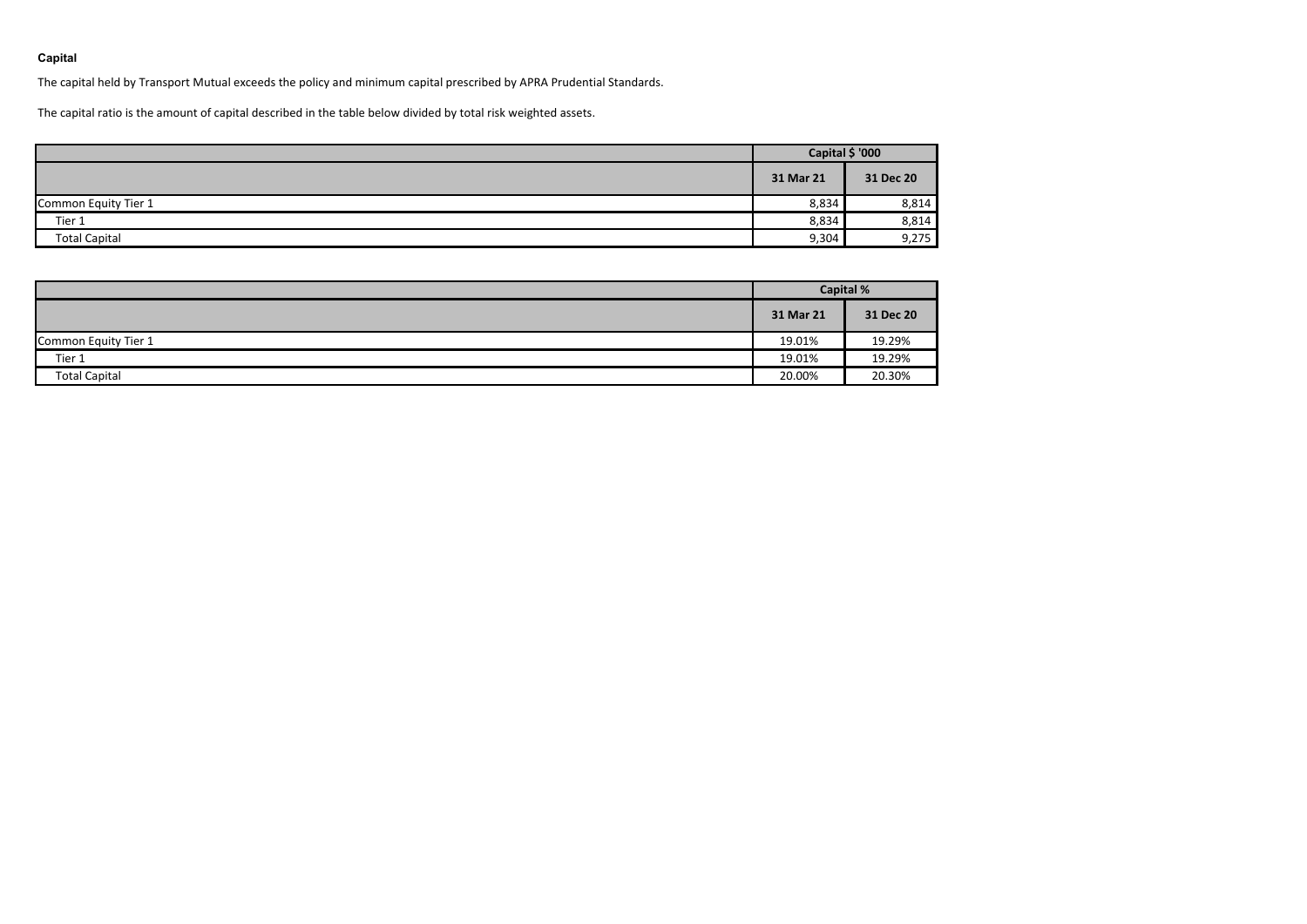## **CREDIT RISK – INVESTMENTS**

Surplus cash not invested in loans to members are held in high quality liquid assets (HQLA) or other investments according to Transport Mutual's Liquidity Policy. This includes the funds required to be held to meet withdrawal of deposits by members.

Transport Mutual uses the ratings of reputable ratings agencies to assess the credit quality of all investment exposures, where applicable, using the credit quality assessment scale in APRA prudential Guidance in APS112.

The exposure values associated with each credit quality step are as follows.

## **Credit Risk Investments**

| 31 Mar 21                            |        |                                             |                                         |                     |
|--------------------------------------|--------|---------------------------------------------|-----------------------------------------|---------------------|
|                                      | \$′000 | Carrying Value   Past Due Value  <br>\$′000 | Impaired<br><b>Facilities</b><br>\$′000 | Provision<br>\$′000 |
| Cuscal - Rated A                     | 6,258  |                                             |                                         |                     |
| Banks - Rated AA and above           | 11,994 |                                             |                                         |                     |
| Banks - Rated below AA               |        |                                             |                                         |                     |
| Credit Unions - Rated below AA       |        |                                             |                                         |                     |
| Unrated Institutions - Credit Unions |        |                                             |                                         |                     |
| Total                                | 18,252 |                                             |                                         |                     |

| 31 Dec 20                            |        |                                 |                               |           |
|--------------------------------------|--------|---------------------------------|-------------------------------|-----------|
|                                      |        | Carrying Value   Past Due Value | Impaired<br><b>Facilities</b> | Provision |
|                                      | \$′000 | \$'000                          | \$′000                        | \$′000    |
| Cuscal - Rated A                     | 10,979 |                                 |                               |           |
| Banks - Rated AA and above           | 6,987  |                                 |                               |           |
| Banks - Rated below AA               |        |                                 |                               |           |
| Credit Unions - Rated below AA       |        |                                 |                               |           |
| Unrated Institutions - Credit Unions |        |                                 |                               |           |
| Total                                | 17,966 |                                 |                               |           |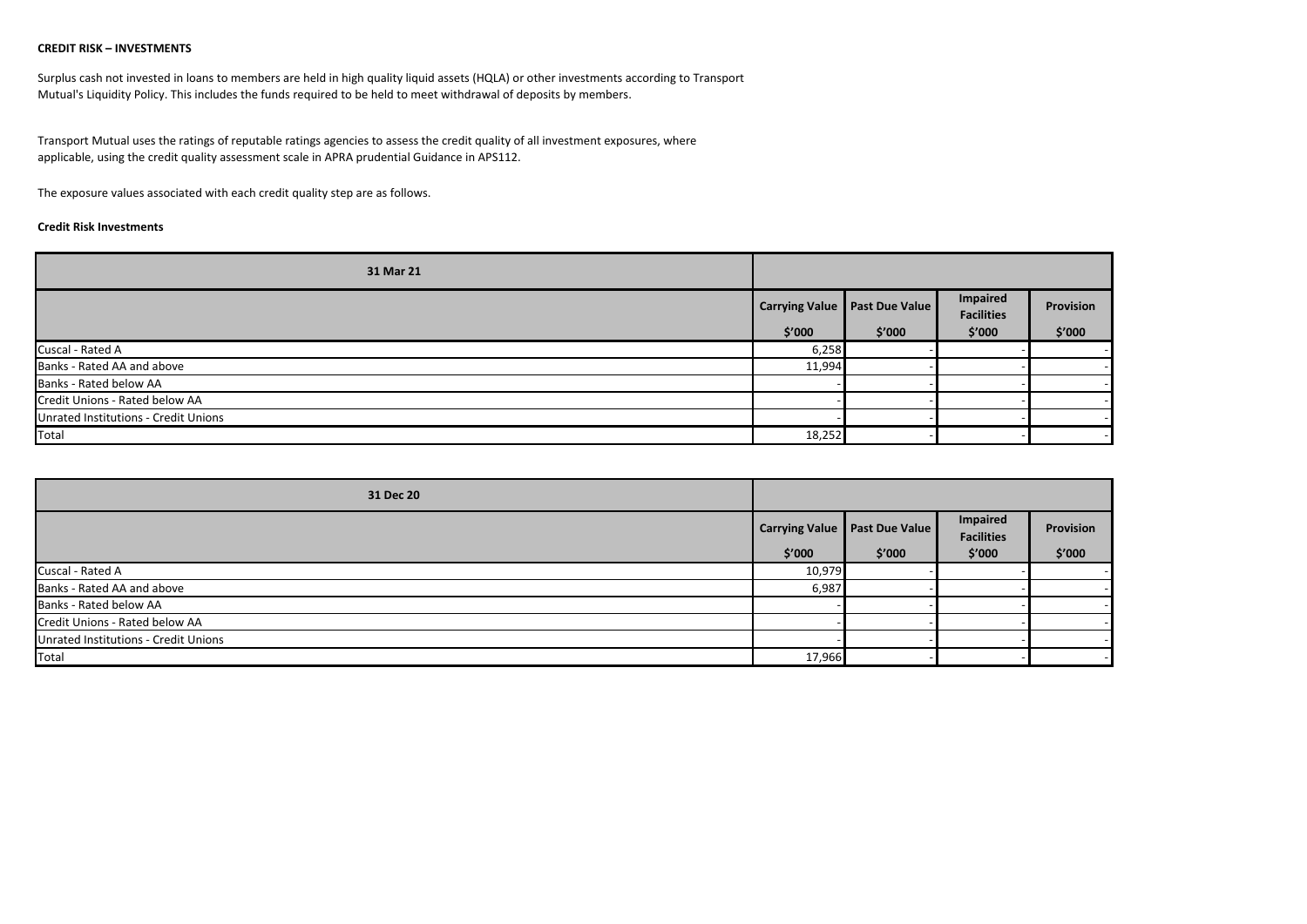#### **CREDIT RISK – LOANS**

The classes of loans entered into is limited to loans, commitments and other non-market off-balance sheet exposures. Transport Mutual does not enter into debt securities, and over-thecounter derivatives.

## **Impairment details**

The level of impaired loans by class of loan is set out below. In the note below:

- · Carrying Value is the amount of the balance sheet gross of provision.
- Past due loans is the 'on balance sheet' loan balances which are behind in repayments past due by 90 days or more but not impaired.
- · Impaired loans are the 'on balance sheet' loan balances which are at risk of not meeting all principle and interest repayments over time.
- · Provision for impairment is the amount of the impairment provision allocated to the class of impaired loans.
- · The losses in the period equate to the additional provisions set aside for impaired loans, and bad debts written off in excess of previous provision allowances.

The impaired loans are generally not secured against residential property. Some impaired loans are secured by bill of sale over motor vehicles or other assets of varying value. It is not practicable to determine the fair value of all collateral as at the balance date due to the variety of assets and their condition. The analysis of Transport Mutual's loans by class is as follows:

#### **Credit Risk Loans**

| 31 Mar 21                 |                                                                    |                                                                 |                                                                                             |                                         |                                                                          |                                                                                 |
|---------------------------|--------------------------------------------------------------------|-----------------------------------------------------------------|---------------------------------------------------------------------------------------------|-----------------------------------------|--------------------------------------------------------------------------|---------------------------------------------------------------------------------|
| <b>Loans Portfolio</b>    | <b>Gross exposure</b><br>value-Average<br>for the period<br>\$′000 | Carrying value<br><b>Financial</b><br><b>Position</b><br>\$′000 | <b>Commitments</b><br>on Statement of (redraws, credit)<br>facilities<br>undrawn)<br>\$′000 | <b>Past Due</b><br>facilities<br>\$′000 | <b>Specific</b><br><b>Provision as</b><br>at end of<br>quarter<br>\$'000 | Increase in<br>specific<br>provision and<br>write- offs in<br>quarter<br>\$'000 |
| Mortgage secured          | 67,548                                                             | 67,163                                                          | 1,465                                                                                       |                                         |                                                                          |                                                                                 |
| Personal                  | 6,932                                                              | 6,953                                                           |                                                                                             |                                         | 128                                                                      | 12                                                                              |
| Overdrafts & Credit Cards | 55                                                                 | 55                                                              |                                                                                             |                                         |                                                                          |                                                                                 |
| Corporate borrowers       |                                                                    |                                                                 |                                                                                             |                                         |                                                                          |                                                                                 |
| Total                     | 74,534                                                             | 74,171                                                          | 1,465                                                                                       |                                         | 128                                                                      | 12                                                                              |

| 31 Dec 20                 |                                                                      |                                                                                                      |                                                        |                                         |                                                                          |                                                                                 |
|---------------------------|----------------------------------------------------------------------|------------------------------------------------------------------------------------------------------|--------------------------------------------------------|-----------------------------------------|--------------------------------------------------------------------------|---------------------------------------------------------------------------------|
| <b>Loans Portfolio</b>    | <b>Gross exposure</b><br>value-Average  <br>for the period<br>\$′000 | <b>Carrying value</b><br>on Statement of (redraws, credit)<br>Financial<br><b>Position</b><br>\$'000 | <b>Commitments</b><br>facilities<br>undrawn)<br>\$'000 | <b>Past Due</b><br>facilities<br>\$′000 | <b>Specific</b><br><b>Provision as</b><br>at end of<br>quarter<br>\$′000 | Increase in<br>specific<br>provision and<br>write- offs in<br>quarter<br>\$′000 |
| Mortgage secured          | 69,231                                                               | 67,932                                                                                               | 1,484                                                  |                                         |                                                                          |                                                                                 |
| Personal                  | 6,756                                                                | 6,910                                                                                                |                                                        |                                         | 116                                                                      | 8                                                                               |
| Overdrafts & Credit Cards | 54                                                                   | 55                                                                                                   |                                                        |                                         |                                                                          |                                                                                 |
| Corporate borrowers       |                                                                      |                                                                                                      |                                                        |                                         |                                                                          |                                                                                 |
| Total                     | 76,041                                                               | 74,897                                                                                               | 1,484                                                  |                                         | 116                                                                      | 8                                                                               |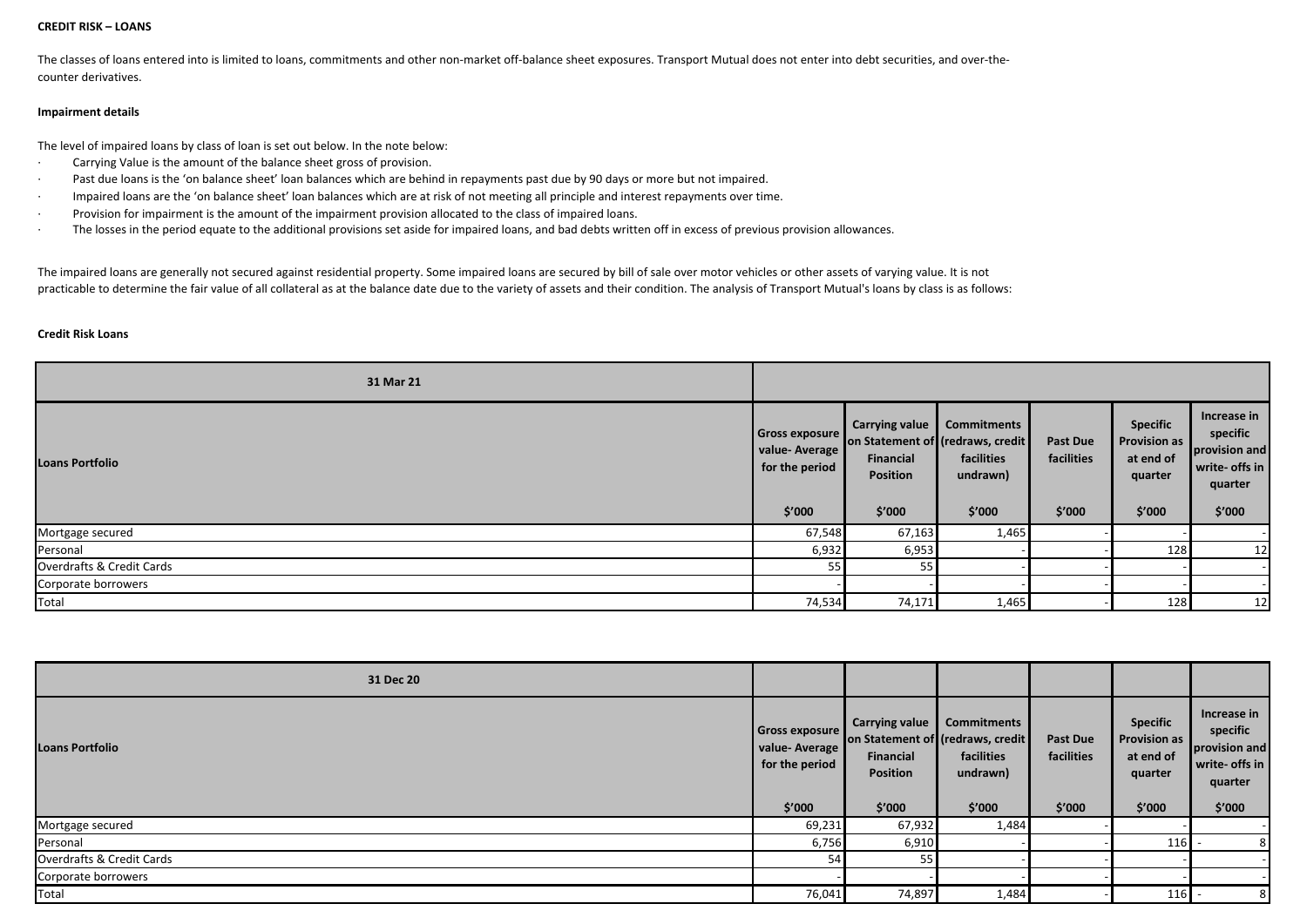## **GENERAL RESERVE FOR CREDIT LOSSES**

In addition to the above provision for impairment, the Board has recognised the need to make an allocation from retained earnings to ensure there is adequate protection for members against the prospect that some members will experience loan repayment difficulties in the future.

## **General Reserve for Credit Losses**

|                                          | 31 Mar 21 | 31 Dec 20 |
|------------------------------------------|-----------|-----------|
|                                          | \$′000]   | \$'000    |
| <b>General Reserve for Credit Losses</b> | 461       | 461       |